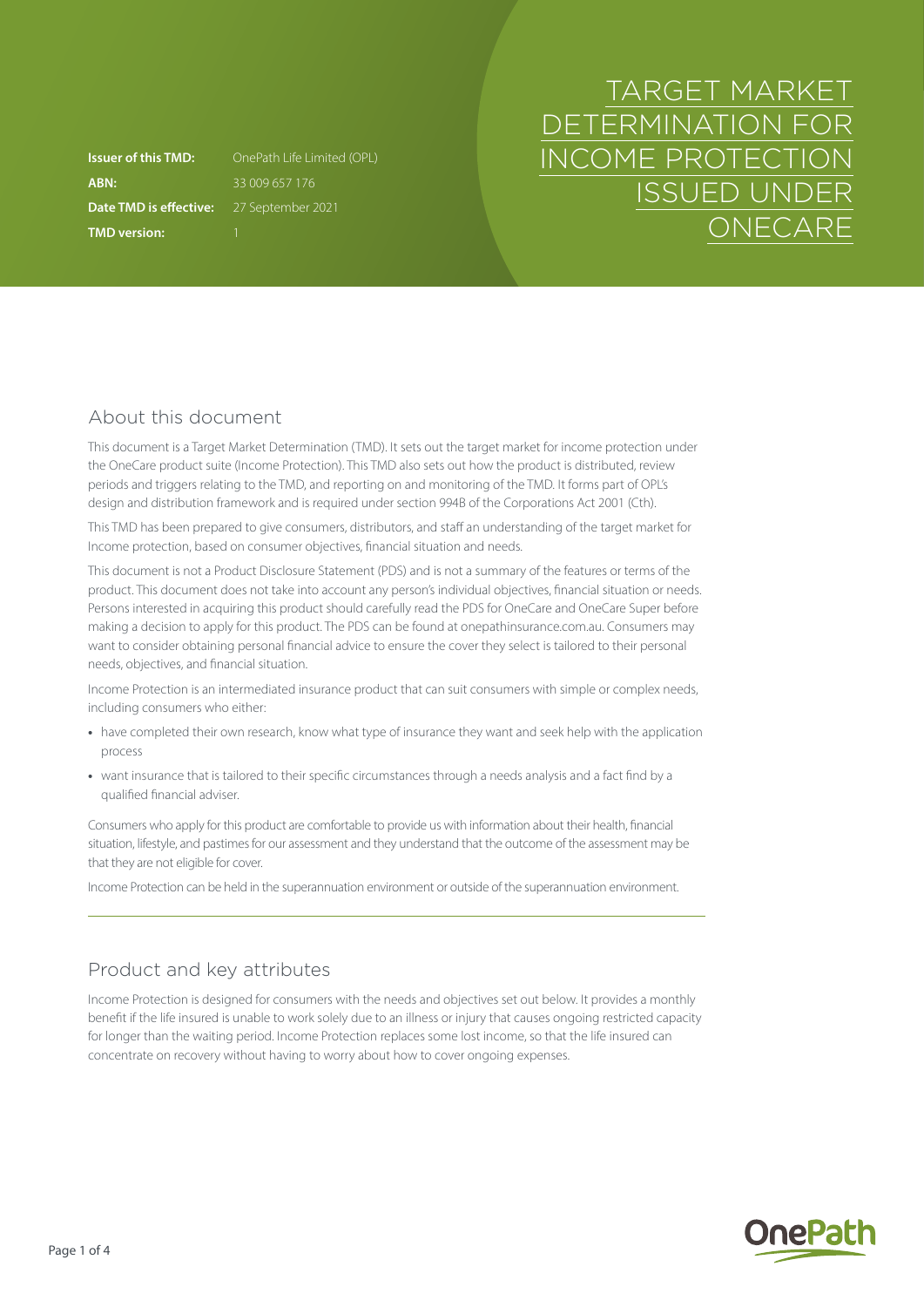#### **Needs and objectives**

Income Protection is designed to provide financial protection for a consumer who has (or envisages that in future they will or may have) regular and ongoing financial commitments that will not be met in the event of a temporary or long-term disability which prevents them from earning income. The product offers a replacement income solution which can be tailored to consumer needs. Consumers can select an appropriate waiting period and benefit period, depending on the expected cash-flow impact of a temporary or long-term disability. This would also depend on accumulated savings, any other income replacement insurance, such as insurance in superannuation, and sick leave.

Extra-cost options may be selected to tailor cover to consumers, based on their needs, cash-flow, willingness to self-insure and affordability.

Broadly, the target market is consumers who have or expect to have outstanding financial commitments that will not be met in the event they suffer an illness or injury which prevents them from earning income and who have capacity to pay premiums on an ongoing basis. As the product pays a regular income benefit it is likely to meet the needs, or go towards meeting the needs, of consumers in the target market.

If Income Protection is held in superannuation, the target market is more specifically consumers who also:

- **•** want to obtain Income Protection within the superannuation environment
- **•** understand and accept the additional risk of needing to meet a SIS condition of release to receive a benefit amount.

#### **Eligibility requirements**

When applying for Income Protection, consumers must satisfy all of the following:

- **•** are aged between 19 and 60
- **•** are in gainful employment for a minimum of 20 hours per week (24 hours for fixed term contractors and casual workers)
- **•** are in Australia
- **•** have Australian residency or are in the process of applying for permanent Australian residency.

Income Protection is subject to our assessment of health, financial information, occupation, and pastimes:

- **•** not all occupations are eligible for cover
- **•** consumers with pre-existing health conditions may not be eligible for cover
- **•** consumers who participate in high risk pastimes may not be eligible for cover.

#### **Financial capacity**

Income Protection is designed for consumers who have the financial capacity to purchase it and to hold it over the timeframe identified for financial protection, ie. a consumer who has the financial capacity to pay premiums in accordance with the chosen premium structure, fees and government charges. This is important for these two reasons:

- **•** the cost of cover will generally increase over time
- **•** cover will be cancelled, and the life insured won't be covered, if premiums are not paid.

Appropriate consumers for Income Protection held outside of superannuation will thus meet some or all of the following criteria:

- **•** be earning income
- **•** have personal savings
- **•** have superannuation
- **•** have other means to fund premiums, fees and government charges, such as family or other relationships.

Appropriate consumers for Income Protection held in superannuation will thus meet the following criteria:

**•** can pay insurance premiums funded by personal contributions, spouse contributions, employer contributions or by rollover from another superannuation fund.

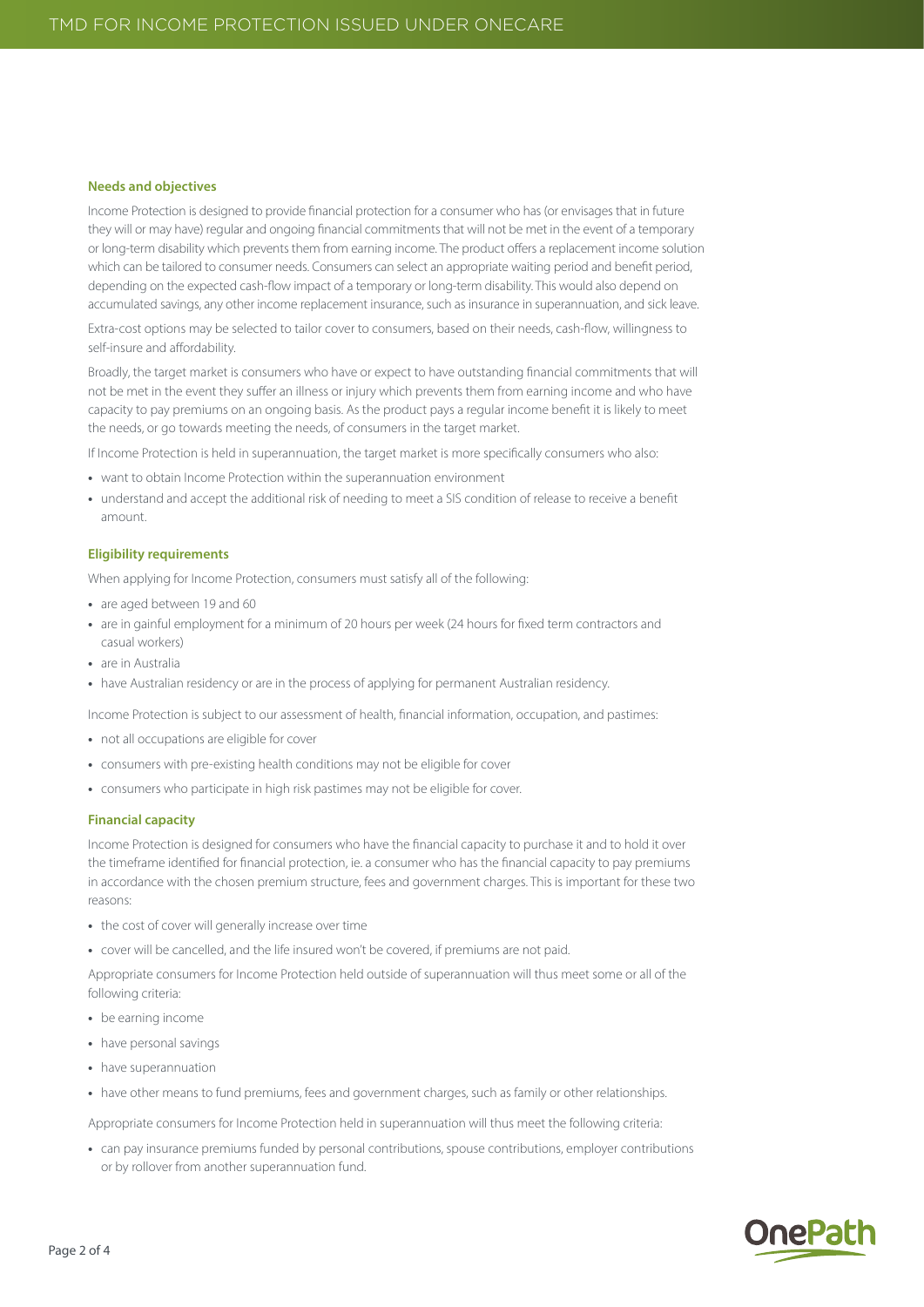#### **Key exclusions**

We cannot pay any expenses which:

- **•** the law does not permit us to reimburse
- **•** are regulated by the National Health Act 1953 (Cth) or the Private Health Insurance Act 2007 (Cth).

We will not pay any benefits for illness or injury occurring as a direct or indirect result of any of the following:

- **•** an intentional self-inflicted act
- **•** illicit drug use
- **•** anything happening to the life insured in war. This exclusion does not apply to any benefit paid on death
- **•** participation in criminal activity (and during incarceration due to participation in criminal activity)
- **•** a cause other than illness or injury. For example, loss of a professional qualification.

If Income Protection is held in superannuation, benefits are not payable if the life insured is unemployed when an illness or injury occurs, unless the life insured is unemployed because of an illness or injury. However, the life insured will receive complimentary Income Protection outside of superannuation to cover them if they are in this situation.

This product may be subject to additional exclusions, based on our assessment of an application.

### Conditions and restrictions on distribution

In light of the obligations under Part 7.8A of the Corporations Act (product design and distribution obligations), an application for Income Protection must be submitted by a Distributor who is operating under an AFSL with appropriate authorisations. The Distributor may only submit applications for consumers who satisfy all of the following:

- **•** have received a current OneCare and OneCare Super PDS
- **•** have been given personal or general financial advice
- **•** are in Australia
- have Australian residency or are in the process of applying for permanent Australian residency.

The Distributor should not sell this product to a consumer who is unlikely to ever be eligible to claim the benefits under the policy.

These distribution conditions for Income Protection are appropriate and will assist in distribution being directed towards the target market.

#### Personal advice

Consumers that obtain personal advice are more likely to be in the target market for Income Protection because advisers have a duty to comply with the statutory best interests duty when providing personal advice.

The Distributor is expected to take into account any relevant information obtained about the consumer's financial situation, to ensure that Income Protection is sold in accordance with this TMD. Relevant information could include (but is not limited to):

- **•** dependants
- **•** employment and income
- **•** other insurance
- **•** debts.

#### General advice

Consumers that obtain general advice are more likely to be in the target market if Distributors distribute the product in alignment with the issuer's distribution conditions relating to the relevant distribution channel ie.

- **•** consumer has been provided with general advice in relation to this product
- **•** this product is only distributed to consumers who have completed their own research, know what type of insurance they want and seek help with the application process.